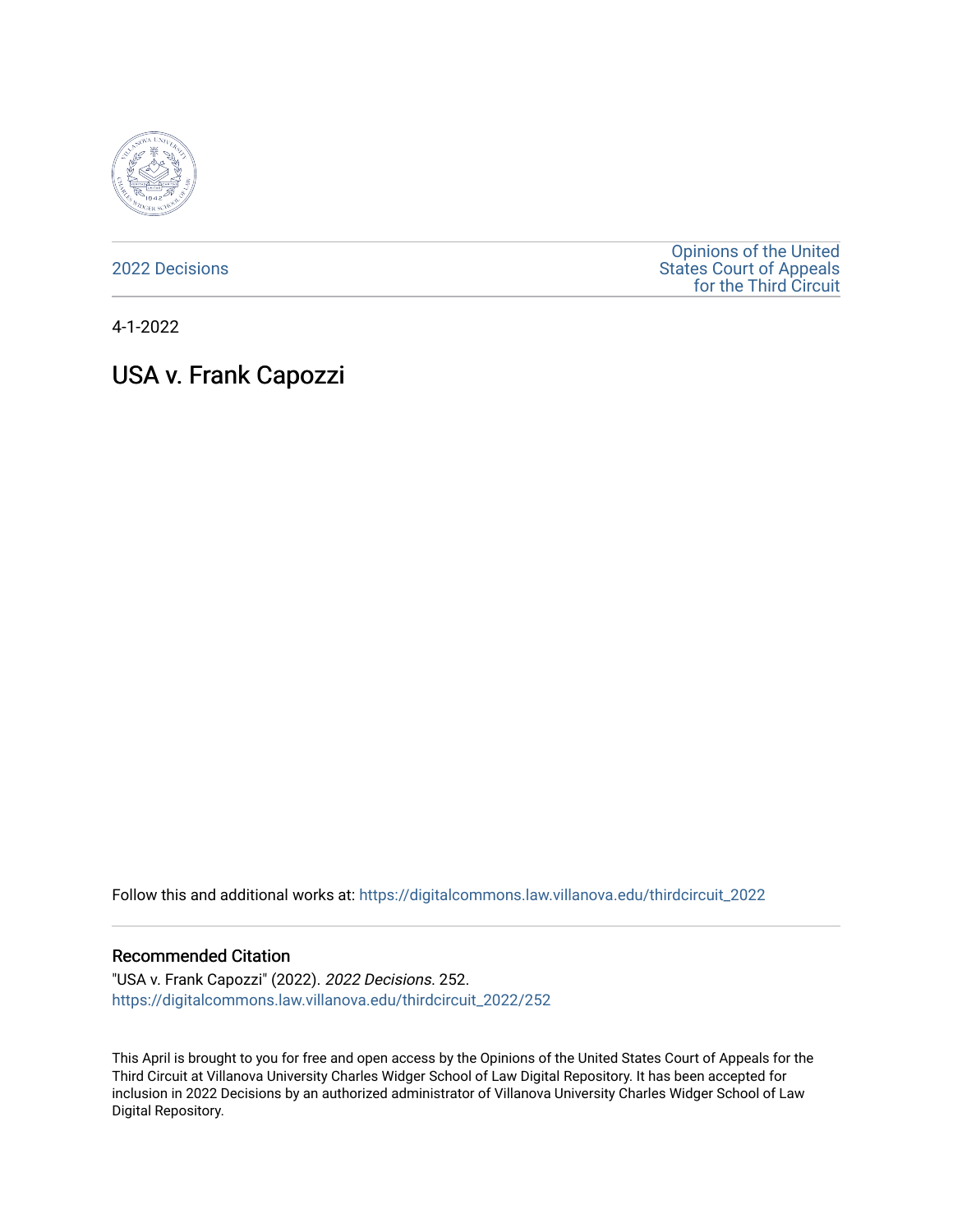# **NOT PRECEDENTIAL**

# UNITED STATES COURT OF APPEALS FOR THE THIRD CIRCUIT

\_\_\_\_\_\_\_\_\_\_\_\_\_\_

No. 20-2953 \_\_\_\_\_\_\_\_\_\_\_\_\_\_

### UNITED STATES OF AMERICA

v.

FRANK J. CAPOZZI, Appellant

\_\_\_\_\_\_\_\_\_\_\_\_\_\_

APPEAL FROM THE UNITED STATES DISTRICT COURT FOR THE MIDDLE DISTRICT OF PENNSYLVANIA (D.C. No. 3-16-cr-00347-001) District Judge: Honorable Robert D. Mariani

\_\_\_\_\_\_\_\_\_\_\_\_\_\_

Submitted Under Third Circuit L.A.R. 34.1(a) December 13, 2021

\_\_\_\_\_\_\_\_\_\_\_\_\_\_

Before: GREENAWAY, JR., KRAUSE, and PHIPPS, *Circuit Judges*.

(Opinion Filed: April 1, 2022)

\_\_\_\_\_\_\_\_\_\_\_\_\_\_

OPINION\* \_\_\_\_\_\_\_\_\_\_\_\_\_\_

GREENAWAY, JR., *Circuit Judge*.

<sup>\*</sup> This disposition is not an opinion of the full Court and pursuant to I.O.P. 5.7 does not constitute binding precedent.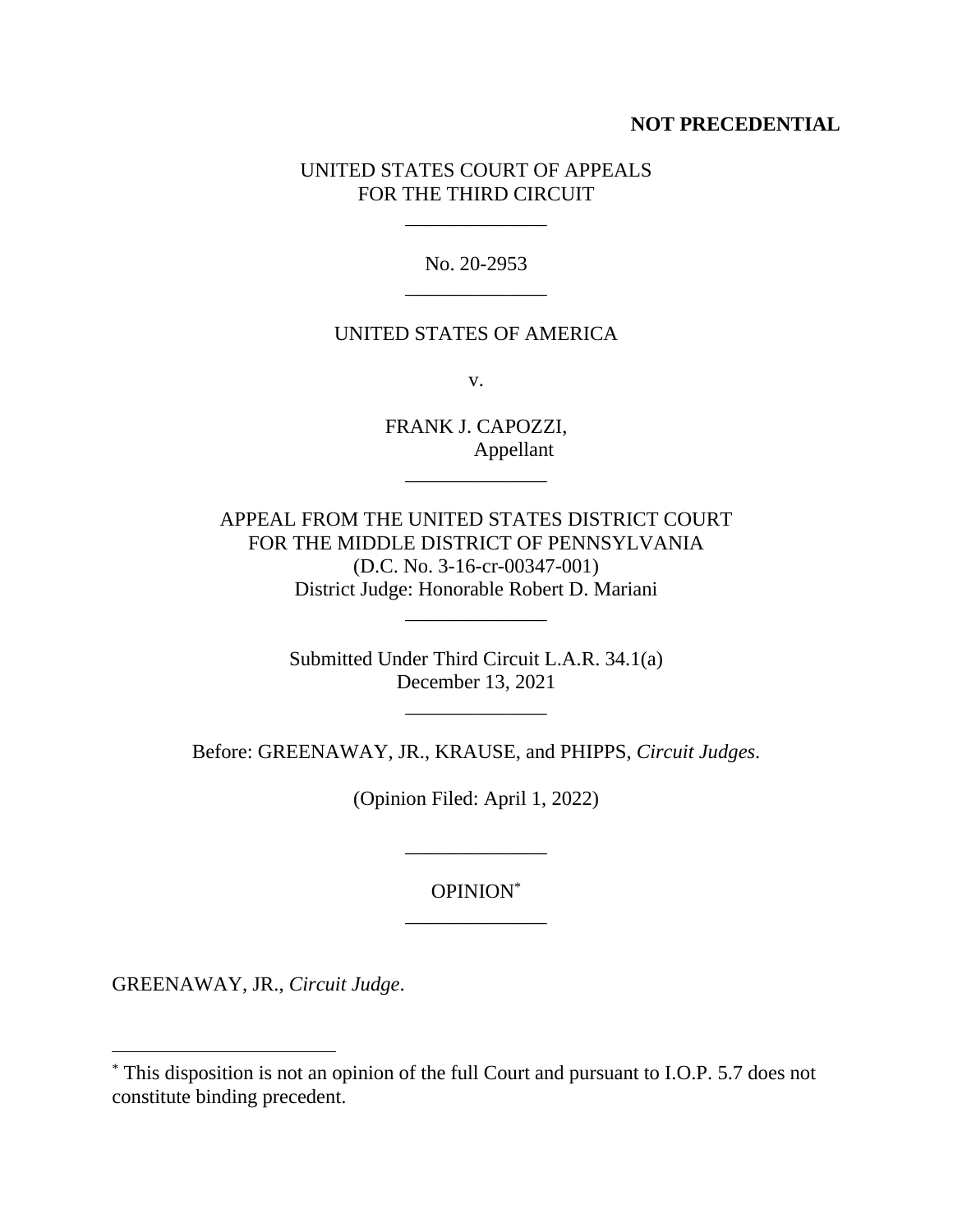Defendant-appellant Frank J. Capozzi appeals from his judgment of conviction, arguing that the fruits of a search conducted pursuant to a search warrant should be suppressed. Because we conclude that the magistrate had a substantial basis for concluding that probable cause existed to issue the warrant, we will affirm the judgment of conviction.

## **I. BACKGROUND**

Capozzi first came to law enforcement's attention in November 2011, when Allstate Insurance contacted Pennsylvania's Office of the Attorney General (OAG) with its suspicions that Capozzi had submitted fraudulent claims under a disability insurance policy. Allstate suspected that Capozzi, who claimed to be disabled and unable to work, was never employed at the company he had reported working for—Hindi Beginnings, Inc. The OAG's investigation uncovered that no employer had reported wages from Hindi Beginnings to Capozzi and that Capozzi in fact had received unemployment benefits from the Commonwealth during 2011.<sup>1</sup>

Based on these findings, OAG agents investigated addresses connected to Hindi Beginnings, including a residence at 465 South Franklin Street in Wilkes-Barre. Through interviews with Capozzi, Krisandra Strausser, and Robert Monaco, OAG agents discovered that Strausser and Monaco submitted fraudulent documents to Allstate, attesting to be executives at Hindi Beginnings, in furtherance of Capozzi's disability

<sup>&</sup>lt;sup>1</sup> Eligibility for unemployment benefits was, at the time, only available to those willing and able to work, and who were actively seeking employment. This, of course, is incompatible with disability insurance claim.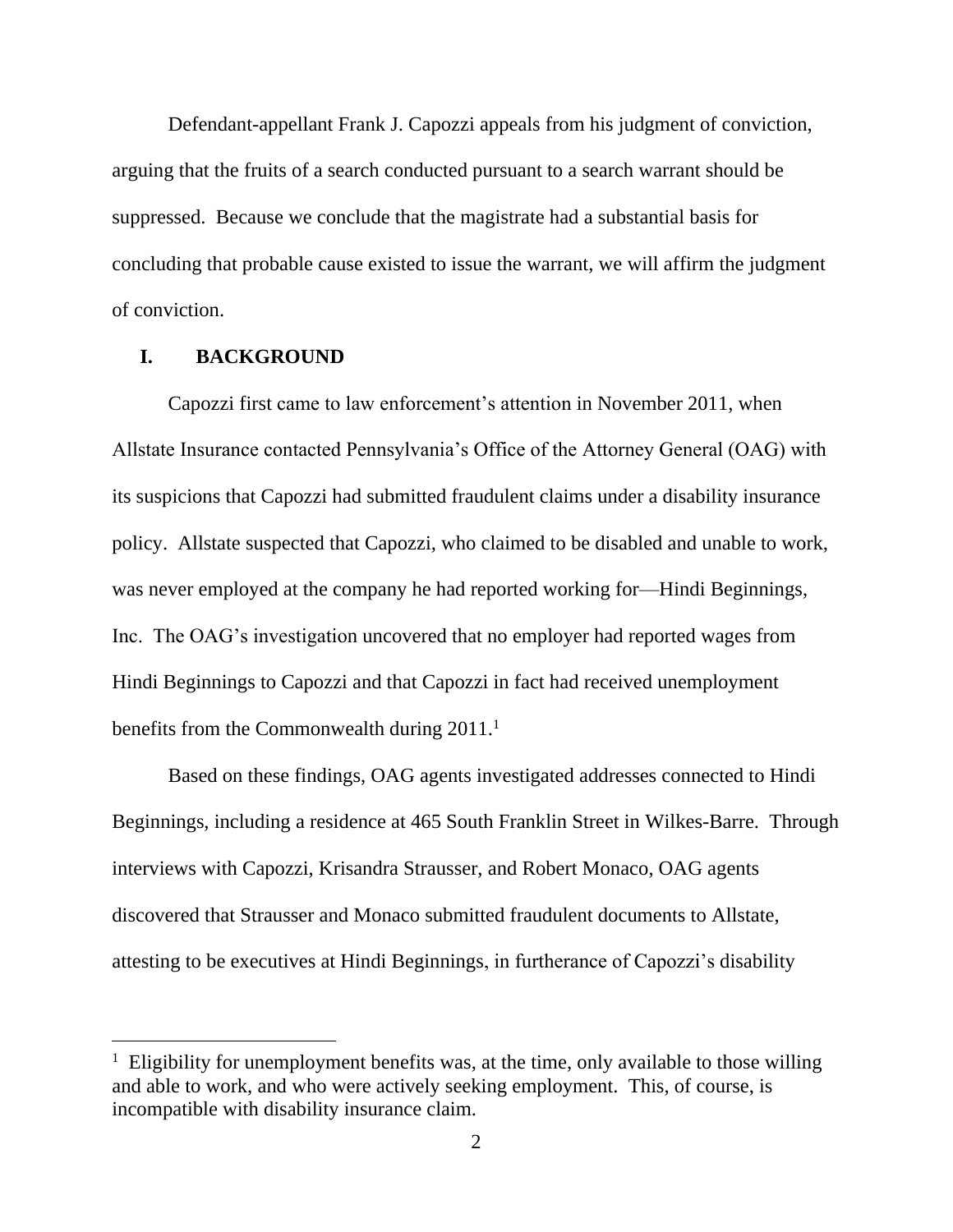insurance claim. In April 2013, OAG agents executed arrest warrants against Capozzi, Strausser, and Monaco in connection with the insurance fraud investigation. In June 2013, Capozzi shared, through his attorney, certain corporate and personal financial documents indicating that Hindi Beginnings was a functioning corporation and that Capozzi had received \$8,999.00 in compensation from the company during 2011.

OAG Special Agent Douglas Hilyard, curious as to why Capozzi would report such a low-income figure to the IRS, reached out to Special Agent Erik Veder, an agent of the IRS apparently located in North Carolina. Agent Veder reported that one common scheme was to report income on federal tax returns to maximize tax return credits.

In July 2013, after Capozzi's arrest, OAG agents sought a search warrant from a Commonwealth magistrate for the Wilkes-Barre property connected to Hindi Beginnings. The search warrant sought a variety of documents pertaining to the operations of Hindi Beginnings in 2011, in whatever medium those documents might be stored. The warrant was for the entire Wilkes-Barre property in which Hindi Beginnings business was purportedly conducted.

The searches uncovered several thumb drives, from which the OAG forensically extracted data. Agent Hilyard's review of the drives revealed files listing tax clients and tax returns. Those individuals referenced in these files as tax clients appeared to be federal prisoners, who were not earning incomes or receiving tax refunds. The OAG subsequently shared the information it recovered with the IRS Office for the Middle District of Pennsylvania. Other documents recovered in the search were used in the Commonwealth's prosecution of Capozzi.

3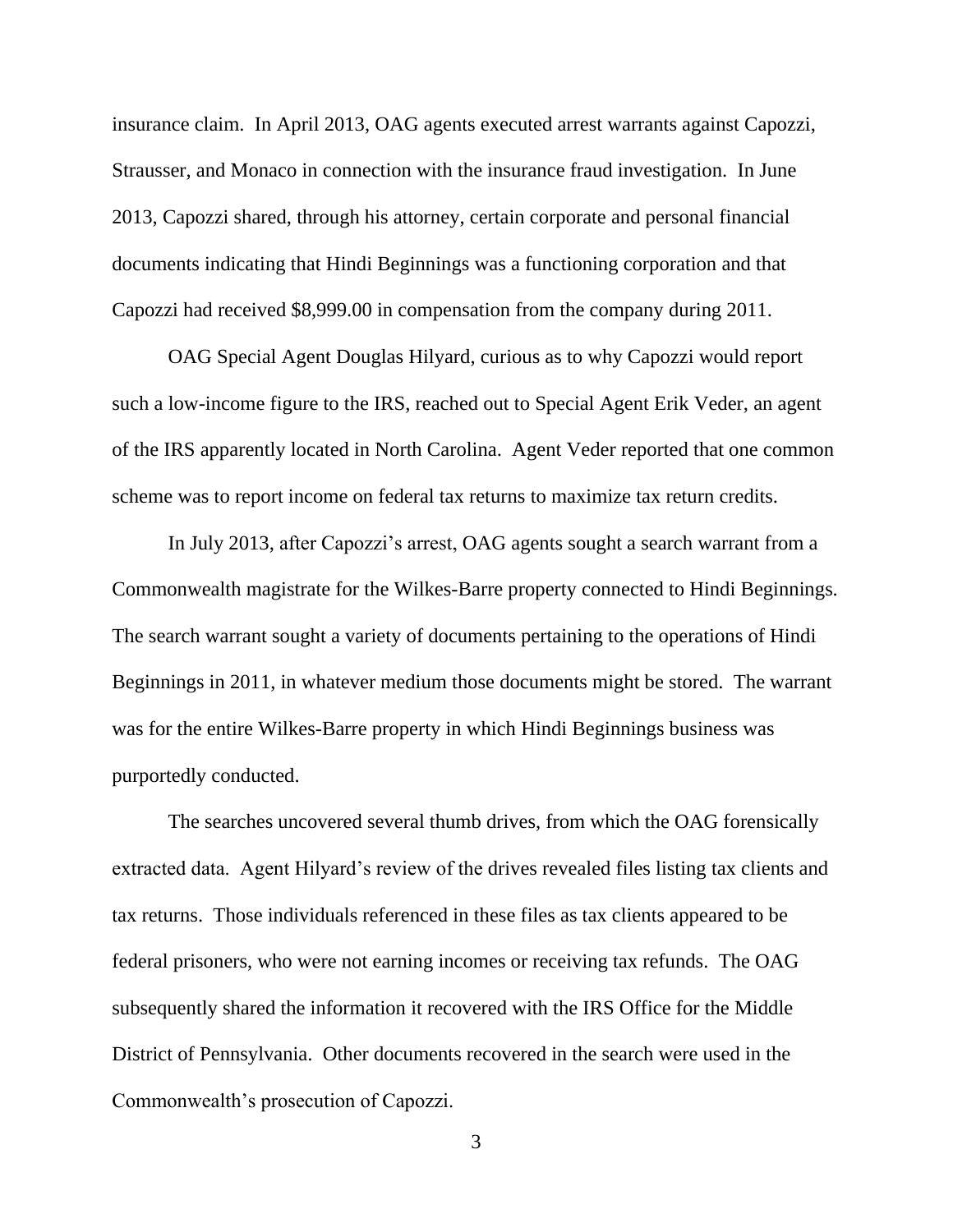A Grand Jury returned an indictment charging Capozzi with one count of conspiracy to defraud the Government, 18 U.S.C. § 286 (Count One), five counts of wire fraud, 18 U.S.C. § 1343 (Counts Two – Six); five counts of Aggravated Identity Theft, 18 U.S.C. § 1028A (Counts Seven – Eleven); and four counts of theft of Government money, property, or records, 18 U.S.C. § 641 (Counts Twelve – Fifteen). Capozzi unsuccessfully moved to suppress the fruits of the OAG's search of his home. Capozzi subsequently pleaded guilty to Count One and Count Seven, and the remaining charges were dismissed by the Government. On September 14, 2020, the District Court entered its judgment of conviction against Capozzi, sentenced him to a term of 46 months' imprisonment on Count One and a term of 24 months' imprisonment on Count Seven, to run consecutively, for an aggregate sentence of 70 months' imprisonment.

Capozzi now appeals, renewing his suppression arguments. We agree with the District Court that the warrant issued for the search of the Wilkes-Barre property complied with the Fourth Amendment and will affirm the judgment of conviction.

#### **II. JURISDICTION AND STANDARD OF REVIEW**

The District Court had jurisdiction pursuant to 18 U.S.C. § 3231. We have jurisdiction pursuant to 28 U.S.C. § 1291. "Our review of the denial of a motion to suppress is for clear error as to the District Court's findings of fact, and plenary as to legal conclusions in light of those facts." *United States v. Williams*, 974 F.3d 320, 350 (3d Cir. 2020) (quoting *United States v. Hester*, 910 F.3d 78, 84 (3d Cir. 2018)). In the context of evaluating a warrant, we exercise plenary review over the District Court's evaluation of the issuing magistrate's probable cause determination and conduct a

4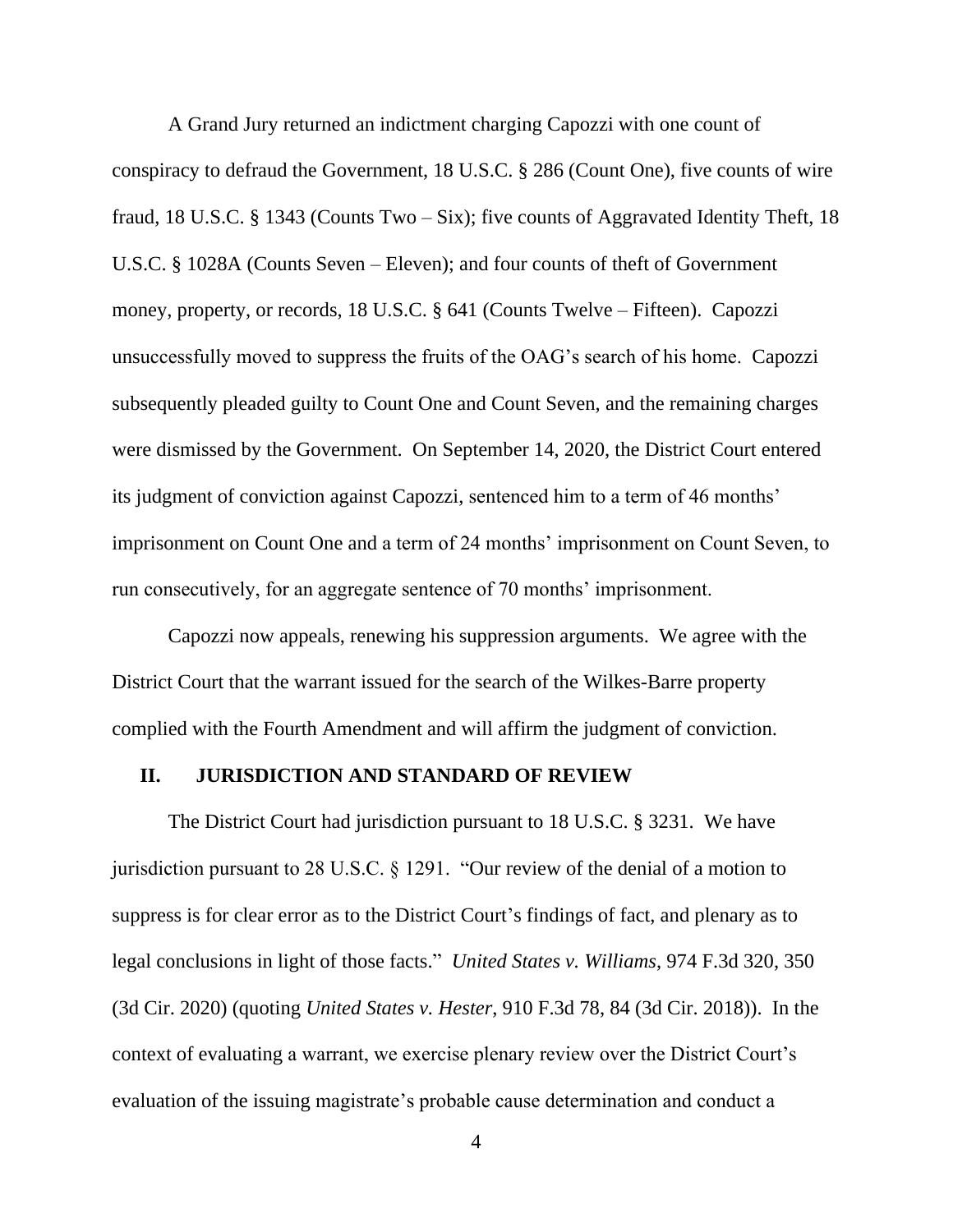deferential review of the initial probable cause determination. *United States v. Stearn*, 597 F.3d 540, 554 (3d Cir. 2010). Our role is solely to evaluate whether "the magistrate had a substantial basis for concluding that probable cause existed." *Id.* (quoting *Illinois v. Gates*, 462 U.S. 213, 238 (1983)); *see also United States v. Desu*, 23 F.4th 224, 235 (3d Cir. 2022).

#### **III. DISCUSSION**

The Fourth Amendment provides that "no Warrants shall issue, but upon probable cause, supported by Oath or affirmation, and particularly describing the place to be searched, and the persons or things to be seized." U.S. Const. amend. IV. Probable cause exists where "there is a fair probability that contraband or evidence of a crime will be found in a particular place." *Gates*, 462 U.S. at 238. "The warrant must also describe the things to be seized with sufficient particularity and be 'no broader than the probable cause on which it is based.'" *United States v. Zimmerman*, 277 F.3d 426, 432 (3d Cir. 2002) (quoting *United States v. Weber*, 923 F.2d 1338, 1342 (9th Cir. 1991)).

Because we cannot determine that the issuing magistrate did not have a substantial basis for concluding that probable cause existed to search the whole of the Wilkes-Barre property, we will affirm the judgment of conviction.

Capozzi argues that the warrant was invalid because the search was pretextual in nature, failed to state with specificity the items sought and the places to be searched, and the search itself was not limited in scope to the places or items inside the property where documents related to Hindi Beginnings would be found. Capozzi proposes that, as a result of OAG's inquiry to Agent Veder, this Court should apply the Commonwealth's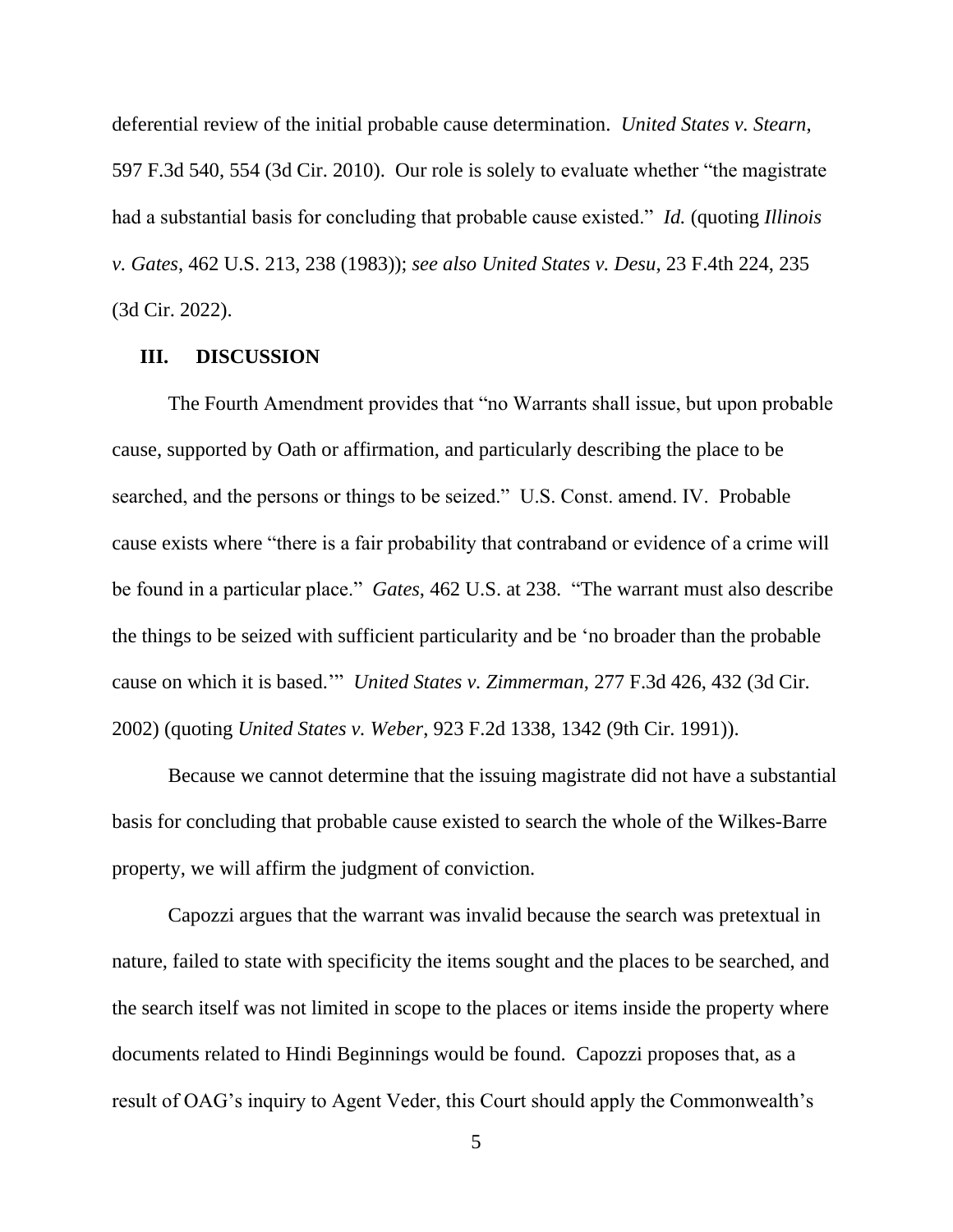search and seizure jurisprudence in evaluating the admissibility of the recovered documents. In federal court, however, "evidence obtained in accordance with federal law is admissible." *United States v. Rickus*, 737 F.2d 360, 363 (3d Cir. 1984). Our test for determining the admissibility of evidence recovered from a search "is one of federal law, neither enlarged by what one state court may have countenanced, nor diminished by what another may have colorably suppressed." *Elkins v. United States*, 364 U.S. 206, 224 (1960); *see also United States v. Laville*, 480 F.3d 187, 193 (3d Cir. 2007).

With that in mind, the warrant issued here was clearly supported by probable cause. Capozzi suggests that the length of the investigation and earlier provision of documents to the OAG undermined any suggestion of probable cause. However, OAG's investigation to that point had uncovered evidence of at least two concurrent fraud schemes. First, there was the simultaneous collection of a disability insurance policy from Allstate and unemployment benefits from the Commonwealth. Second, Capozzi's own records raised the possibility of fraudulent tax filings or failure to appropriately file taxes. It was reasonable for the OAG to expect to find additional documents establishing that Hindi Beginnings did not conduct any real business and that Capozzi did not receive any salary, notwithstanding Capozzi's earlier provision of documents. At the very least, such a search was reasonable to assure the veracity of the documents provided.

Moreover, OAG's investigation (and public records) clearly identified the Wilkes-Barre address as Hindi Beginnings's headquarters. Although Capozzi complains that the warrant was too broad in permitting the search of the entire property and any medium in which financial records may have been kept, he offers no cogent limiting principle that